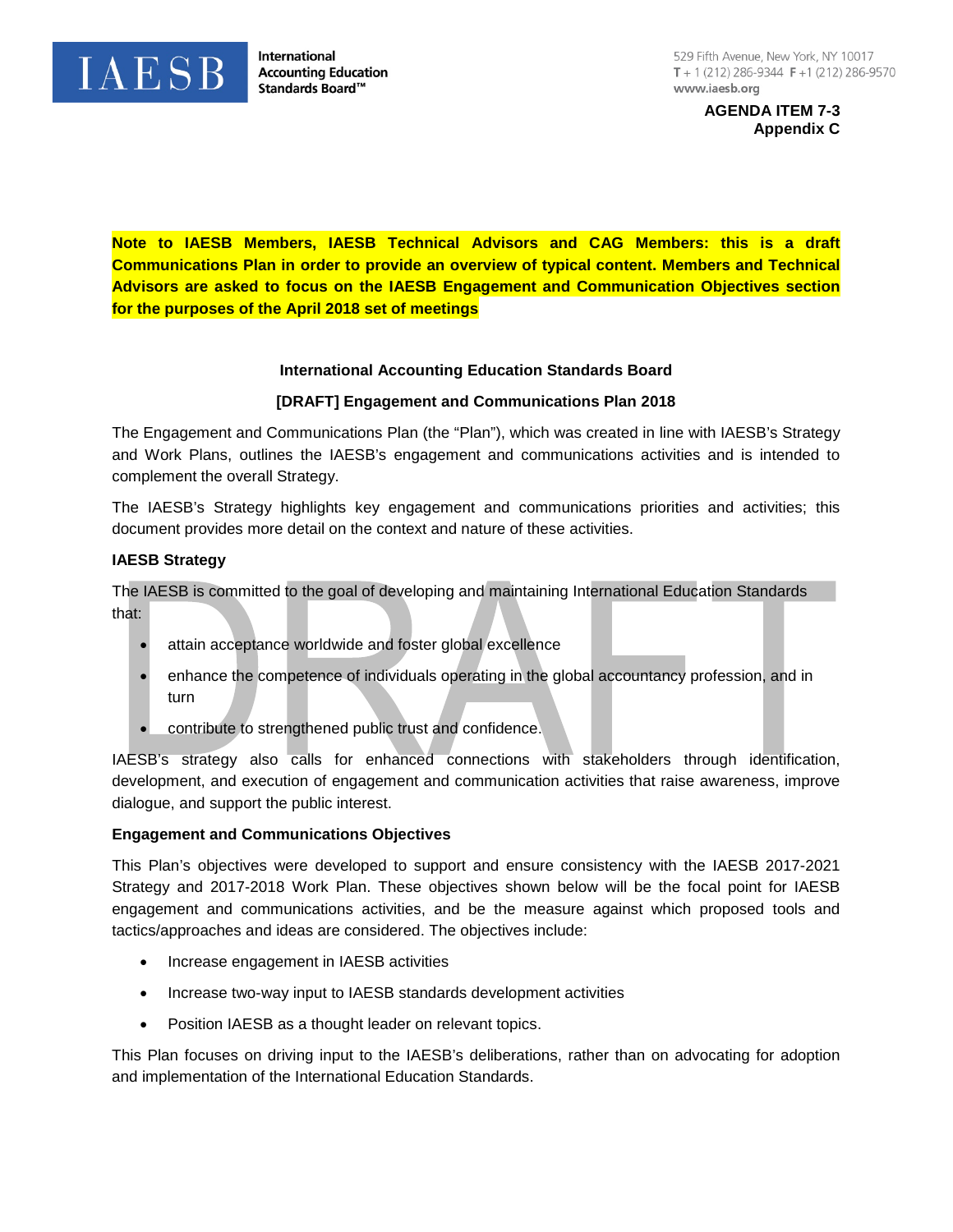

#### **Communications Target Audiences**

Broadly speaking, the IAESB Engagement and Communication Plan's primary targets are those who deliver, design & regulate accounting education, those who distribute content to end users, and those who influence accounting education decisions (adoption, implementation, etc.).

- "Primary" stakeholders: IFAC member organizations' learning and development representatives
- Special interest audiences/stakeholders in Latin America, Africa, Asia, Eastern European areas

Followed by Professional accountants, regional organizations, public accounting firms, academics, education providers and the general public are also target audiences.

**The following sections are purely for illustrative and contextual purposes and will be the subject of more scrutiny and development by the SECWG in partnership with IFAC Communications in the period post-April 2018. IAESB Members, Technical Advisors and CAG Members will not be asked to provide feedback on these sections during April 2018 meetings.**

# **Communications Key Messages** *(example for illustrative purposes)*

• As the global business environment changes and complexity increases, accounting education must also change and adapt.

# **Communications Key Topic Areas** *(example for illustrative purposes)*

- *In what areas does the IAESB wish to use its voice? Have something to say?*
- *e.g., the importance of professional skepticism*

#### **Communications Tools & Tactics/Approaches** *(partial listing for illustrative purposes)*

- Personal Perspectives
- Research insight articles
- IESs and Support Materials
- Influencer Outreach
	- o Build a reliable list of key VIP stakeholders, including those who responded to surveys indicating an interest in staying involved
	- $\circ$  This list will need to be incorporated into iMIS if they are to be included in regular emails (eNews, news alerts, etc.)
- Thought leadership & bylined articles
	- o For example, in IFAC member journals, IFAC's website (Knowledge Gateway) and academic trade publications
	- o Further amplification/force multiplication possible through IAESB member actions, such as sharing content on their social media platforms and profiles
- **Conferences** 
	- o e.g., IAAER in Sydney (Nov.)